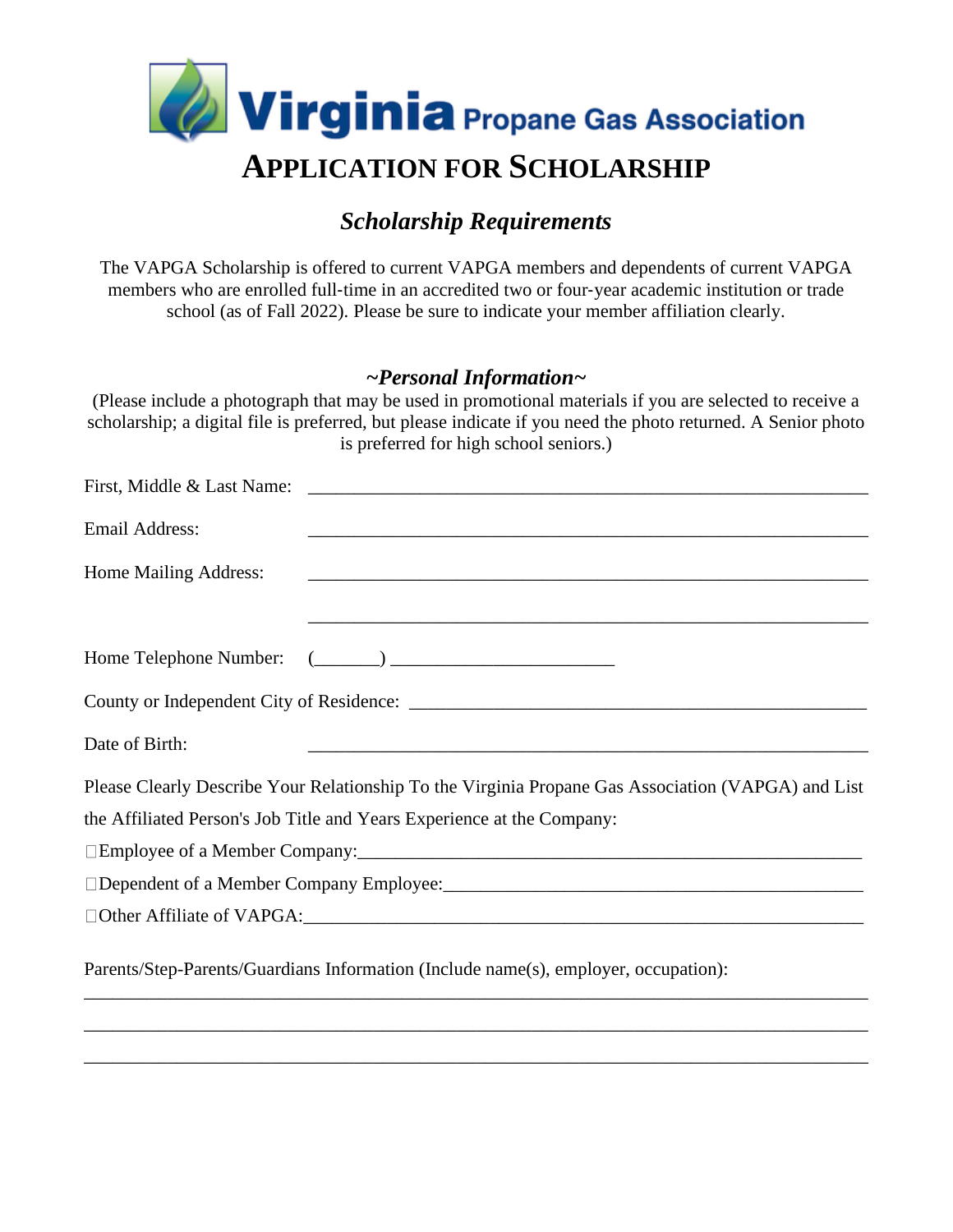### *~Educational Information~*

| (Please include a copy of your most recent transcript and a copy of your S.A.T. or A.C.T. results) |  |  |  |
|----------------------------------------------------------------------------------------------------|--|--|--|
| 1. High School:                                                                                    |  |  |  |
| a. School Name & Location:                                                                         |  |  |  |

|    |                 | DUITOUL PAINT OF LOUGHOIL.                                                                      |                                |  |                                                                                                                  |
|----|-----------------|-------------------------------------------------------------------------------------------------|--------------------------------|--|------------------------------------------------------------------------------------------------------------------|
|    |                 | b. Month & Year of Graduation: 1997                                                             |                                |  |                                                                                                                  |
|    |                 | c. Class Rank:                                                                                  | ________ of _________ Students |  |                                                                                                                  |
|    |                 | d. Grade Point Average:                                                                         |                                |  | <b>Enrolled in Advanced Courses</b>                                                                              |
|    |                 | e. S.A.T. Score:                                                                                |                                |  | Reading: _________ Math: _________ Writing: __________                                                           |
|    | f.              | A.C.T. Score:                                                                                   |                                |  | and the control of the control of the control of the control of the control of the control of the control of the |
| 2. | <b>College:</b> |                                                                                                 |                                |  |                                                                                                                  |
|    | a <sub>z</sub>  | Plan to Attend:                                                                                 |                                |  |                                                                                                                  |
|    |                 | b. Accepted To:                                                                                 |                                |  | and the control of the control of the control of the control of the control of the control of the control of the |
|    | $\mathbf{C}$ .  |                                                                                                 |                                |  |                                                                                                                  |
|    | $d_{-}$         | Class in Fall of 2022: $\square$ Freshman $\square$ Sophomore $\square$ Junior $\square$ Senior |                                |  |                                                                                                                  |
|    |                 |                                                                                                 |                                |  |                                                                                                                  |
|    | f.              | Grade Point Average (if currently attending college): __________________________                |                                |  |                                                                                                                  |
| 3. |                 | <b>Educational Goal/Career Goal:</b>                                                            |                                |  |                                                                                                                  |

## *~Leadership Experience~*

List organizations in which you hold or have held membership such as Boy or girl Scouts, Church, 4-H, FFA, etc. *and* give position, years and/or rank held in each:

|    | <b>Organization</b>                                              | <b>Position</b> | <b>Years/Rank</b> |
|----|------------------------------------------------------------------|-----------------|-------------------|
|    |                                                                  |                 |                   |
|    |                                                                  |                 |                   |
| 3. | <u> 1989 - Jan James James Barnett, fransk politik (d. 1989)</u> |                 |                   |
|    |                                                                  |                 |                   |
|    |                                                                  |                 |                   |
| 6. |                                                                  |                 |                   |
|    |                                                                  |                 |                   |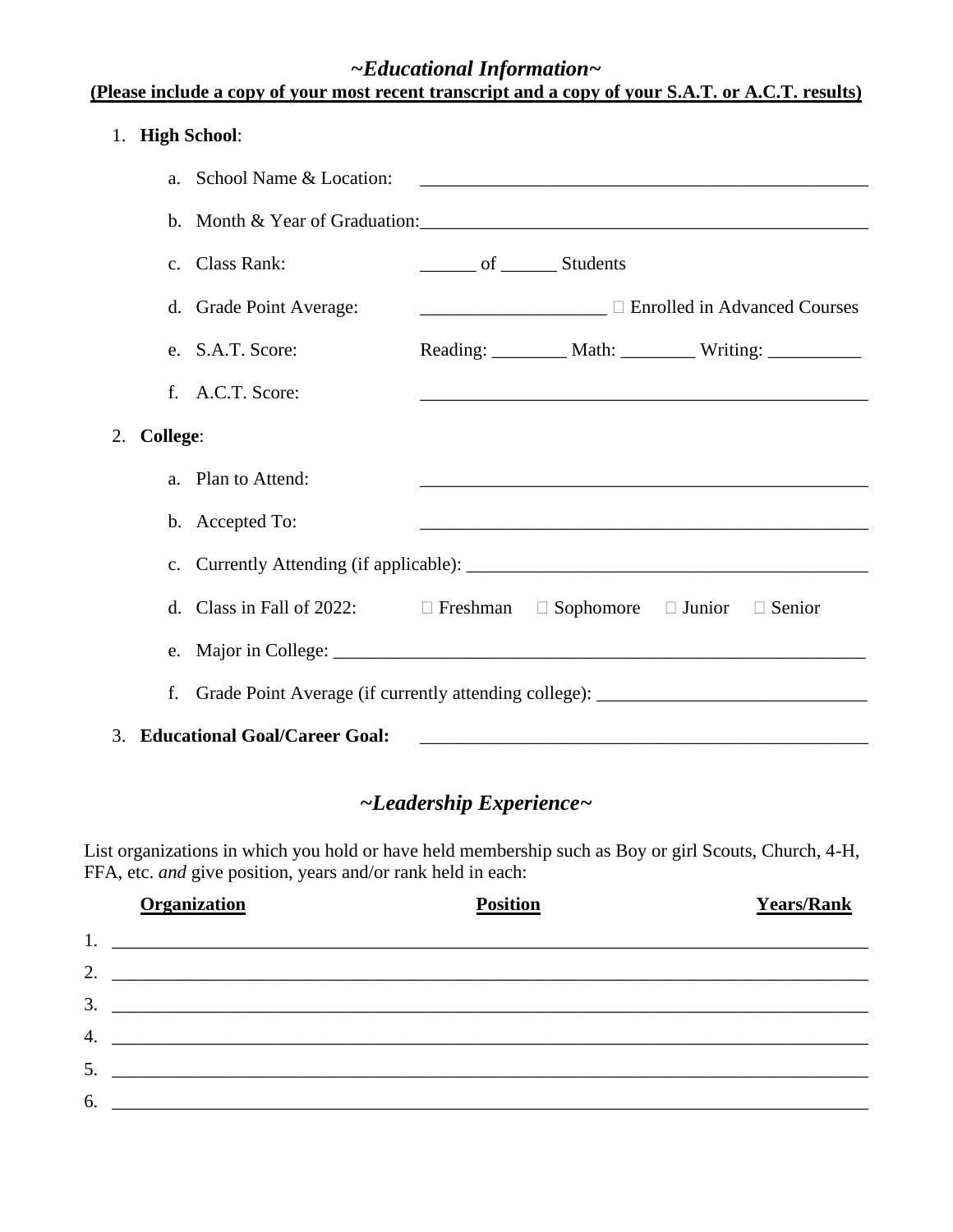#### *~Community/Volunteer Activities~*

List community of volunteer activities in which you are involved including, if applicable, position(s) held, time involved/hours served, etc.:

|    | <b>Activity</b> | <b>Position(s)</b> Held                                                                                              | <b>Time per Week/Hours Served</b> |
|----|-----------------|----------------------------------------------------------------------------------------------------------------------|-----------------------------------|
|    |                 | <u> 2000 - 2000 - 2000 - 2000 - 2000 - 2000 - 2000 - 2000 - 2000 - 2000 - 2000 - 2000 - 2000 - 2000 - 2000 - 200</u> |                                   |
| 2. |                 | <u> 1989 - John Stoff, amerikansk politiker (d. 1989)</u>                                                            |                                   |
| 3  |                 |                                                                                                                      |                                   |
| 4. |                 |                                                                                                                      |                                   |
|    |                 | <u> 1989 - Jan Barnett, fransk politiker (d. 1989)</u>                                                               |                                   |
| 5. |                 |                                                                                                                      |                                   |

#### *~Other Activities & Achievements~*

List important activities in which you have engaged, such as athletics, music, plays, public speaking, contests, or exhibits *and* show honors, awards, or letters won:

|    | <b>Activity</b> | Honor, Award, Letter, etc. |
|----|-----------------|----------------------------|
| 1. |                 |                            |
| 2. |                 |                            |
| 3. |                 |                            |
| 4. |                 |                            |
| 5. |                 |                            |

#### *~Employment Experience~*

|    | <b>Name of Employer</b>                                                                                               | <b>Position</b> | <b>Dates</b> | <b>Hours Per Week</b> |
|----|-----------------------------------------------------------------------------------------------------------------------|-----------------|--------------|-----------------------|
|    |                                                                                                                       |                 |              |                       |
| 2. |                                                                                                                       |                 |              |                       |
| 3. | <u> 2000 - Jan Barnett, mars et al. 1980 - 1980 - 1980 - 1980 - 1980 - 1980 - 1980 - 1980 - 1980 - 1980 - 1980 - </u> |                 |              |                       |
| 4. |                                                                                                                       |                 |              |                       |
|    |                                                                                                                       |                 |              |                       |
|    |                                                                                                                       |                 |              |                       |

List employment experience:

#### *~Personal Statement & Essay~*

On a separate page, write a letter to the scholarship committee describing yourself, your background, and why you feel you are deserving of this scholarship. Additionally, explain what the propane gas industry means to you. Please limit your statement to one page.